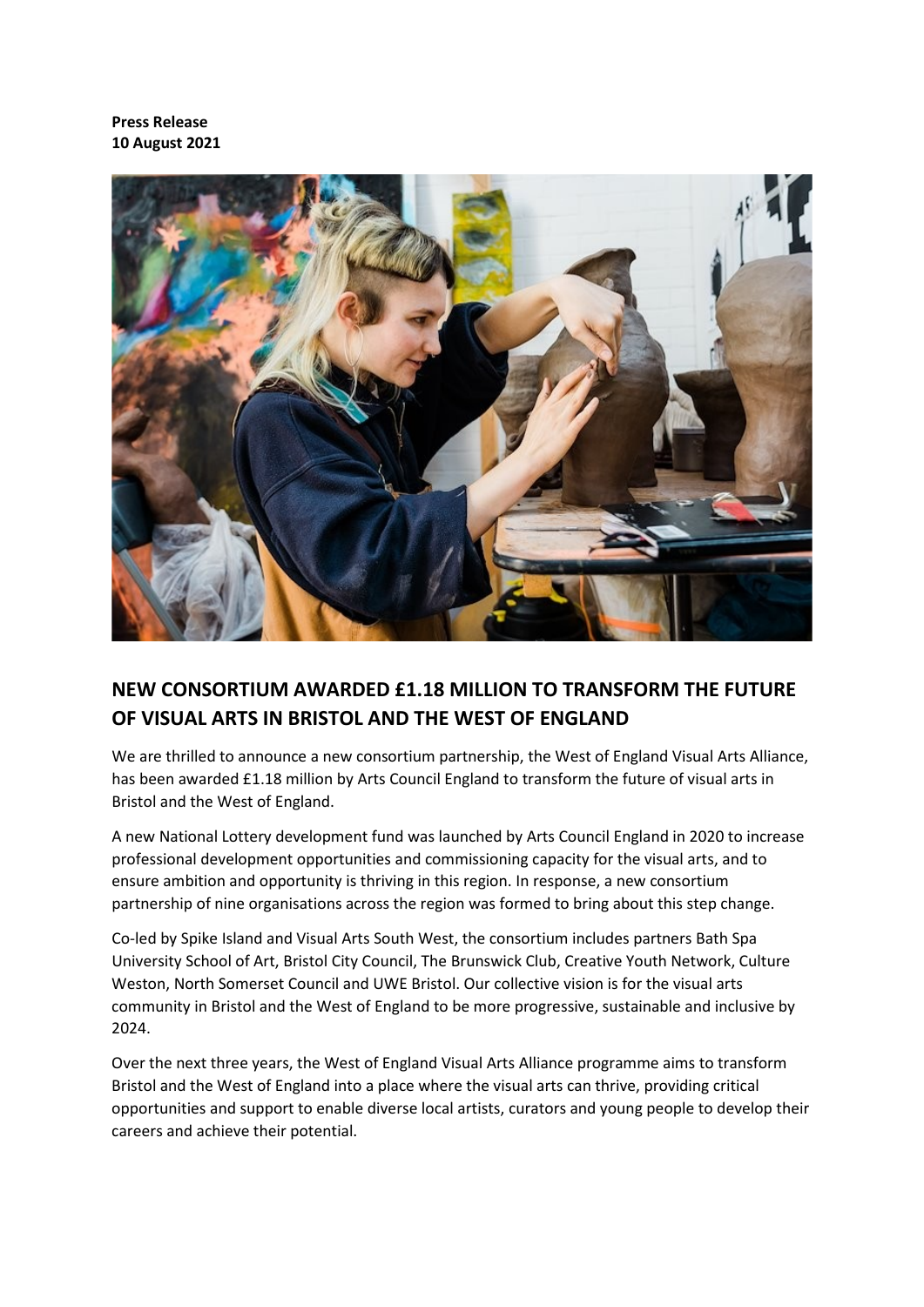Specific detail on the hundreds of opportunities will be announced soon, to include:

- 2,760 opportunities for at least 500 artists
- 3 artist development programmes led by Spike Island, Visual Arts South West and The Brunswick Club
- Online and place-based mentoring, resources and interdisciplinary skills workshops
- Research and development bursaries of between £500–£1,000 awarded to more than 15 South West-based artists, curators and independent art workers each year
- Major new commissioning and exhibition opportunities for South West-based artists
- Research and development fellowships of £10k awarded to 3 South West-based artists, artist-led groups or other independent art workers each year
- New positive action policies for subsidised studio provision and artist development opportunities, designed to remove barriers to access for underrepresented groups
- New fellowship and mentoring opportunities for artists, curators and young people, developed with Creative Youth Network

Artists and curators who would like to hear first about these opportunities are encouraged to sign up to the Spike Island and/or Visual Arts South West mailing lists.

This strategic partnership will also provide support for access costs and network hubs, help artist-led groups to secure urgently needed homes, and enable artist-led organisations and studio providers to become more sustainable and inclusive by adopting new models of best practice. By advocating for the visual arts to be embedded in the region's strategic development, it aims to ensure that the sector's role in regeneration, well-being, and economic and community development is fully recognised.

# **Phil Gibby, Area Director, South West, Arts Council England, says:**

"We are delighted to be announcing more details of our £1.18 million development programme, Supporting Visual Arts Progression in Bristol and the West of England, and we're pleased to announce that the partnership consortium, the West of England Visual Arts Alliance, will be the recipient of the funding award.

The programme was designed with the local visual arts ecology in mind, to transform the opportunities in Bristol and across the West of England. This is the best opportunity we've had to direct a substantial amount of investment towards the development of the visual arts in the city and region.

The consortium's proposal looks set to realise the principal recommendations from the review by creating a more robust package of professional development opportunities for artists living and working in the West of England; increasing the number of commissions open to artists in the region; and nurturing the connectivity between artists and other players in the visual arts ecosystem.

This development fund will help Arts Council to deliver our strategic vision, as set out in Let's Create 2020-30 and will help to ensure England's cultural sector is innovative, collaborative and international by backing organisations and creative practitioners to excel at what they do."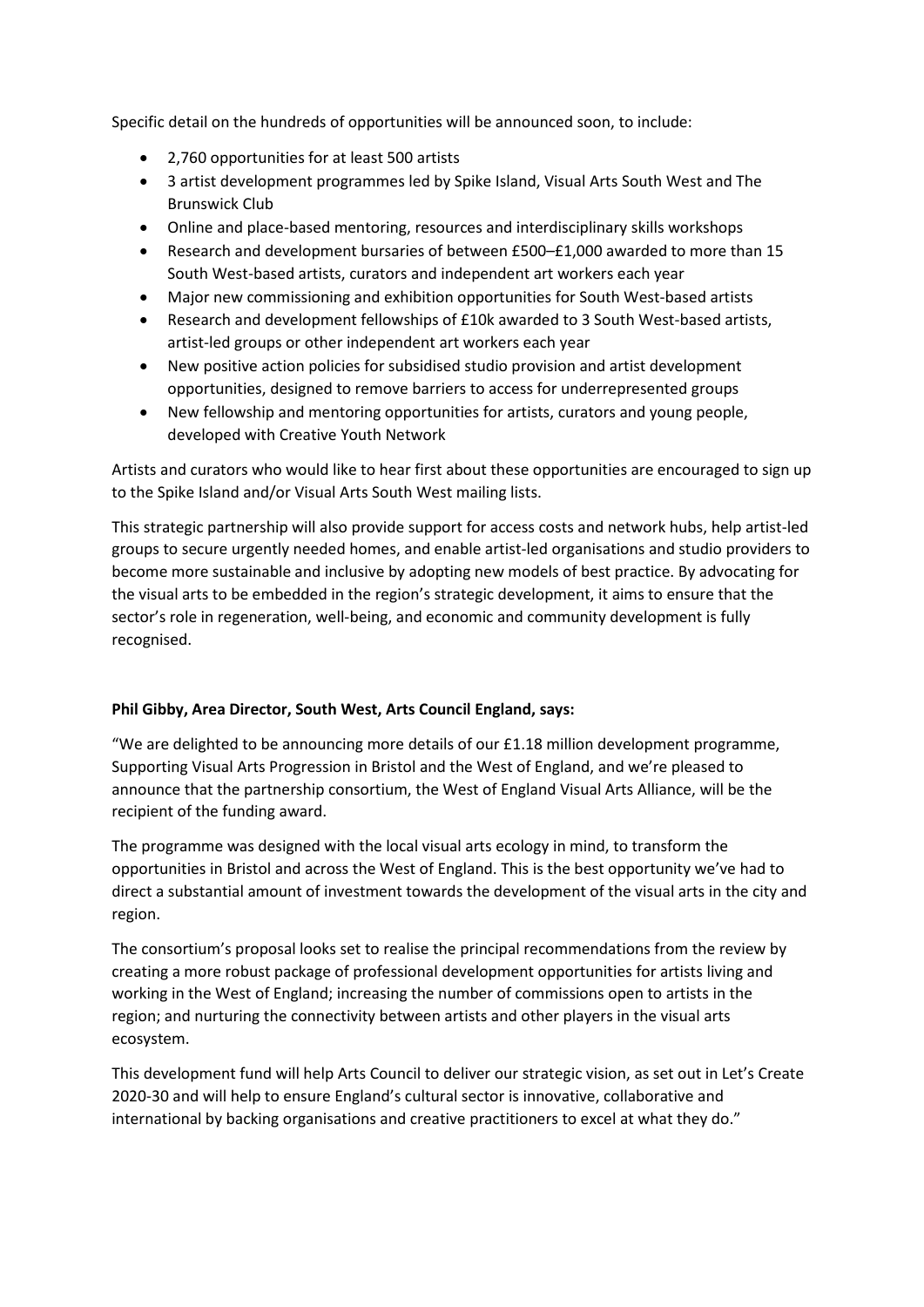# **Peter Heslip, Director, Visual Arts and Brighton, Arts Council England, says:**

"England has a remarkable, dynamic tradition in the visual arts, and attracts gifted artists, curators and leaders from all over the world to work and study here. This world leading creativity helps make people proud of our country.

Following the last Arts Council National Portfolio investment round, we ringfenced funding for visual arts in the south west to be deployed in consultation with artists, producers, curators and stakeholders to ensure that Bristol and the West of England could further develop its reputation as a vibrant centre of visual arts excellence.

So now I'm thrilled that the significant funding award we have made to the West of England Visual Arts Alliance will benefit a diverse range of artists at every stage of their career and create a sustainable, long term step change in the visual arts in the south west region. The programme also has strong potential to be a blueprint of best practice for other places, providing an inclusive and scalable model for professional development and commissioning capacity in the visual arts."

# **Robert Leckie, Director at Spike Island, says on behalf of the West of England Visual Arts Alliance:**

"The awarding of this funding to the West of England Visual Arts Alliance partnership is a significant moment for the visual arts in Bristol and the West of England – it gives us an exceptional opportunity to build a more resilient, progressive and inclusive sector. We can't wait to start delivering on the many exciting projects and opportunities that this funding enables, to benefit local artists, curators and young people, and for the impact and importance of the visual arts in our region to be more widely recognised."

# **Richard Blows, Partnerships Lead at North Somerset Council, says:**

"At North Somerset Council we have placed arts and culture at the heart of our ambitions for Weston-super-Mare. Working with our local partner Culture Weston, we believe that West of England Visual Arts Alliance will help us build the visibility, capacity and impact of the visual arts sector in the town. It is a comprehensive programme that will help deliver our shared ambitions to grow and retain local talent, promote the role of visual arts in the public realm and create a sustainable visual arts ecology by generating creative uses for empty retail spaces, whilst also enabling our visual artists to be part of a larger collective that can bring knowledge, skills and expertise to Weston."

# – Ends –

For further information and high-resolution images please contact Jane Faram, Communications Manager at Spike Island on jane.faram@spikeisland.org.uk or +44 (0)117 9292266.

Image: Izzy Mooney, Dreamtime Fellow at Spike Island supported by artist Luke Jerram (2019) Photograph by Rebecca Goldman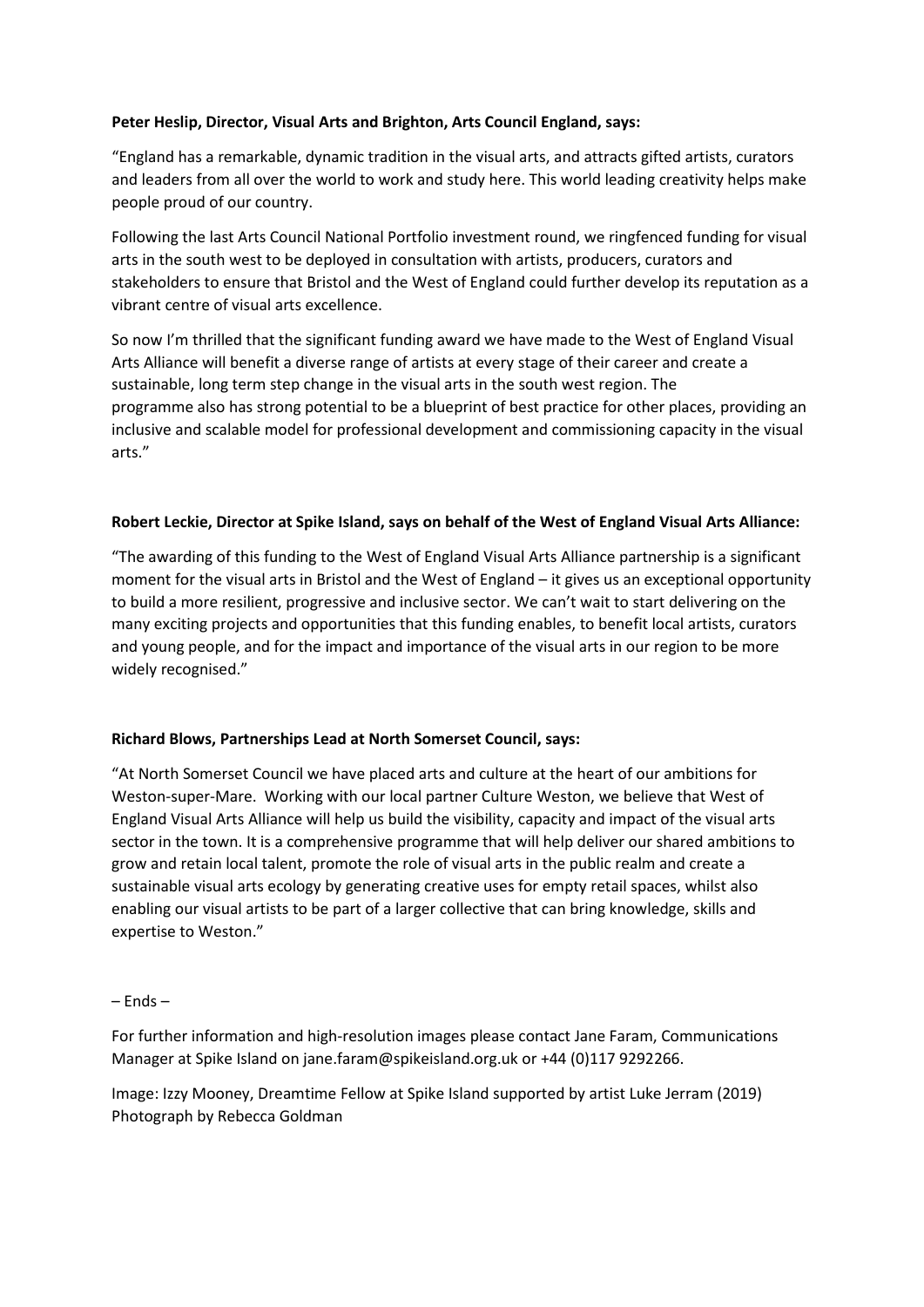#### NOTES FOR EDITORS

#### ARTS COUNCIL ENGLAND

Arts Council England is the national development agency for creativity and culture. They have set out their strategic vision in Let's Create that by 2030 they want England to be a country in which the creativity of each of us is valued and given the chance to flourish and where everyone of us has access to a remarkable range of high quality cultural experiences. Arts Council England invest public money from Government and The National Lottery to help support the sector and to deliver this vision. 

#### [www.artscouncil.org.uk](http://www.artscouncil.org.uk/)

Following the Covid-19 crisis, the Arts Council developed a £160 million Emergency Response Package, with nearly 90% coming from the National Lottery, for organisations and individuals needing support. They are also one of the bodies administering the Government's unprecedented £1.96 billion Culture Recovery Funds.

[www.artscouncil.org.uk/covid19](http://www.artscouncil.org.uk/covid19)

#### SPIKE ISLAND

Spike Island supports, produces and presents contemporary art and culture across an 80,000 square foot former industrial building in Bristol. Its diverse artistic programme includes free major exhibitions, events and engagement activities taking place on-site and online. Championing outstanding work by emerging and underrepresented local, national and international artists, the programme enhances access to contemporary art for audiences from all backgrounds.

Alongside its public offer, Spike Island directly supports artists through new commissions, over 70 subsidised studios, and sector-leading artist development opportunities that widen access to its programme and facilities. Its Exhibition Services business supports the bespoke production and installation of artists' film and video throughout the UK and internationally. Spike Island is home to a dynamic community of hundreds of artists and creative businesses, working in flexible, affordable workspaces, alongside UWE Bristol's Fine Art department, Spike Print Studio, and café bar Emmeline.

[www.spikeisland.org.uk](http://www.spikeisland.org.uk/)

# VISUAL ARTS SOUTH WEST

Visual Arts South West (VASW) is a sector support organisation. Its mission is to advocate for visual arts and enable the sector to thrive in South West England. Its core aims are to: raise the visibility of the South West's visual arts sector, both in the region and nationally; advocate for diverse perspectives in our region; address significant structural and systemic issues facing the sector; develop a more resilient visual arts sector. VASW is part of the national Contemporary Visual Art Network and is based at Spike Island, Bristol.

[www.vasw.org.uk](http://www.vasw.org.uk/)

# BATH SPA UNIVERSITY

Bath Spa University is where creativity and enterprise meet. Offering a wide range of modern courses across the arts, science, education, social science and business to 7,000 students, the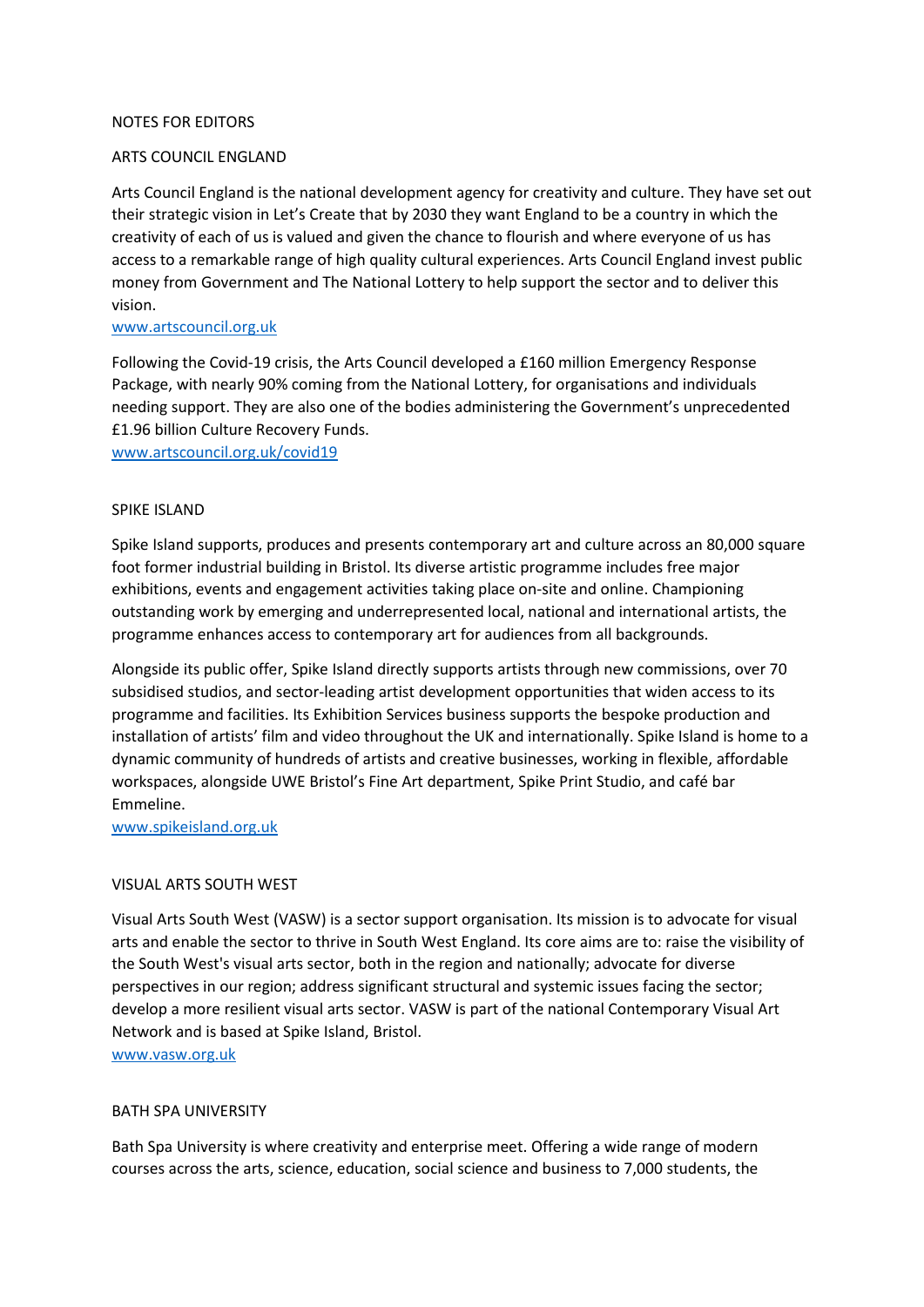University employs outstanding academic and technical staff to deliver innovative learning opportunities. Based in stunning countryside just a few minutes from a World Heritage City, Bath Spa University students graduate as engaged global citizens who are ready for the world of work. 96.1 per cent of graduates find themselves in work or further study within six months. [www.bathspa.ac.uk](http://www.bathspa.ac.uk/)

# BRISTOL CITY COUNCIL

"The cultural and creative economy is what makes Bristol unique. It is the city's beating heart bringing life into all of our communities. It isn't what we do – it is who we are." Lynn Barlow and Cllr Craig Cheney, Co-Chairs of the One City Culture Board.

Bristol City Council use culture as a catalyst and play a leading role in driving a city of hope and aspiration where everyone can share in its success. Their focus is on being inclusive, collaborative and sustainable and enabling citizens of Bristol to share their stories in creative and innovative ways. [www.bristol.gov.uk](http://www.bristol.gov.uk/)

# THE BRUNSWICK CLUB

Set up in 2017 when collectives BEEF, Champ, Residence, Thorny and Bermuda Triangle Test Transmissions came together to occupy a former working men's club in Bristol, The Brunswick Club is an autonomous community of over thirty artists, musicians, researchers, filmmakers and performers. It provides space and facilities for production, and presents a collaboratively organised programme of events, exhibitions, residencies and workshops. [www.facebook.com/thebrunswickclub](http://www.facebook.com/thebrunswickclub)

# CREATIVE YOUTH NETWORK

Creative Youth Network enables young people to reach their own potential whatever their background or experience. All of the young people they work with are experiencing barriers that are preventing them from flourishing. They support them in removing or overcoming these barriers by: building trusting relationships, enabling them to address young people's individual needs; providing a wide range of programmes and activities to help young people reach their potential; amplifying young voices and advocating with young people to influence policy and practice. [www.creativeyouthnetwork.org.uk](http://www.creativeyouthnetwork.org.uk/)

# CULTURE WESTON

Culture Weston came into being in April 2020 and is a pioneering initiative that places outstanding creative, cultural and heritage activity at the heart of Weston's daily life and future development. Culture Weston is being led by North Somerset arts organisation Theatre Orchard, in collaboration with North Somerset Council, Arts Council England and the local community. It supports and illuminates all that makes Weston 'Super' through a partnership-led programme that dynamically develops people and places. Driving an ambitious, outward looking and collaborative approach to arts and culture that enables more people to experience and get involved in culture and creativity and growing Weston as a place where more people can develop and sustain careers as artists/creatives - shaping a thriving town and destination with opportunity, optimism and energy.